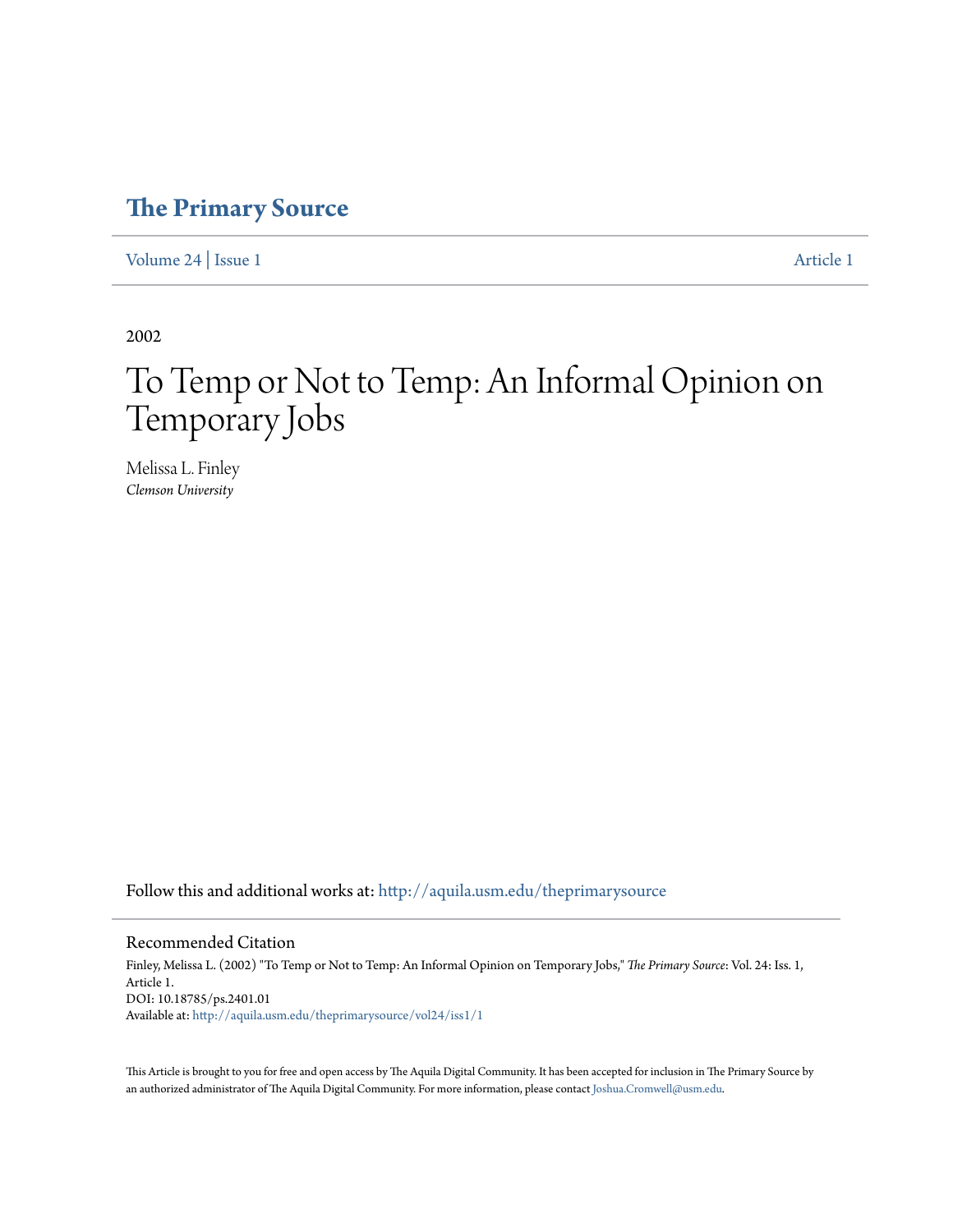## To Temp or Not to Temp: An Informal Opinion on Temporary Jobs by Melissa L. Finley Project Archivist Clemson University Libraries

Temporary or grant-funded positions are becoming an increasingly common and effective means of obtaining practical work experience for beginning archlvlsts and librarians. For those new professionals considering limited-term jobs, there are several issues to explore before accepting such a position. Interestingly enough, most of the issues addressed below can be viewed as advantages or disadvantages, depending on perspective and approach. The thoughts and opinions expressed in this informal "case study" are based on my experiences in a temporary position and are intended solely as such.

I will use as an example my personal experience as a Project Archivist at Clemson University, so I offer a brief summary of the project. This three-year position was funded by a private bequest from a donor to the Clemson University Libraries in 1995 to reprocess the papers of James F. Byrnes, one of South Carolina's most prominent statesmen of the twentieth century. The large collection, which weighs in at approximately one hundred and thirty cubic feet of manuscript material, was received in several different accessions throughout the 1960's and 1970's. Each new accession was arranged and described differently than the previous one(s). Some of the smaller accessions received no description at all. However, because Byrnes was such an important political figure, the collection has been used heavily by researchers and scholars during the last thirty years, despite the disorder and its illogical organization. While this position involves several different components, including microfilming projects, digitization projects, and the planning and implementation of Encoded Archival Description (EAD), my primary responsibility as Project Archivist has been to reprocess the papers into one cohesive collection, thereby increasing the ease of use and access.

Overall, I would argue that a temporary job is a good way to begin a career and gain some solid "professional" experience. In most cases, the project will have been well planned and thought out by institution staff before the project employee is even hired, so the new hire should know exactly what is expected going into the situation. Theoretically, there should be no surprises, but this is unlikely. Any number of situations may arise that could not have been foreseen or planned. Such situations can be advantageous, as they might provide additional opportunities for experience or even highlight the employee's flexibility and adaptability to handling unexpected obstacles. For example, it was decided before I was hired that the Byrnes papers would serve as the "guinea pig" for the implementation of EAD at Clemson. l received the training necessary to lay the groundwork and establish a system for marking up our finding aids using EAD. But because we wanted to customize our finding aids to fit our needs, I willingly took on the responsibility of learning more about the infrastructure of EAD and its related technologies so that we would have more options available to us. I put forth this extra effort knowing that developing these valuable skills will be beneficial for me in the future.

On the other hand, unforeseen or unplanned circumstances may result in feeling pressured or obligated to take on extra duties that an employee may not be adequately prepared for or trained to complete. A project employee is hired for a specific task or series of tasks, and is only required to fulfill those original obligations. Accepting the challenge of additional responsibilities can be rewarding and beneficial, but only when all parties are in agreement and such tasks can be carried out sufficiently. In the Clemson example, an idea was proposed to write a grant that would provide more time and financial support to undertake a larger digitization project than the original project called for, and also for a two-year extension of my job. Upon reflection, I decided that lengthening my stay was not an option I wanted to pursue. I assisted with the authoring of the grant proposal, but made my intentions clear to my supervisor.

Another topic to consider is that of a terminal appointment. Temporary jobs have a definite ending